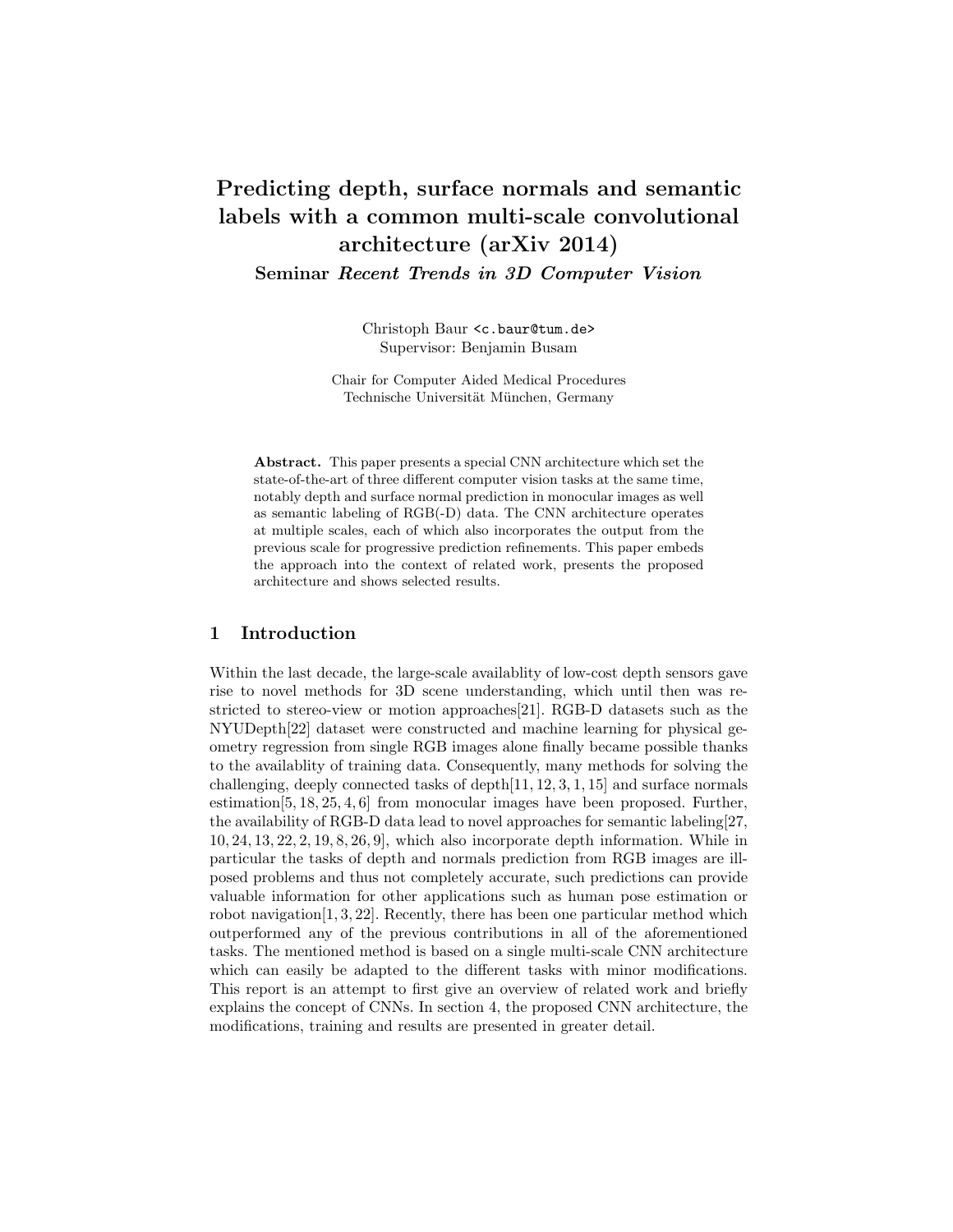# 2 Related work

A first attempt towards automatic depth prediction from single-view outdoor images was made by Hoiem et al. [11] with an automatic photo pop-up algorithm, in which they categorize parts of an image into three different geometric classes: ground, vertical and sky. "Cutting and folding" along the boundaries of the detected vertical regions yields the photo pop-ups. However, this approach is restricted to simple outdoor scenes and also not very accurate. Also in 2005, Saxena et al.[20] made a more sophisticated attempt for inferring depth from single monocular images, both indoor and outdoor. In their Make3D framework, they model the relationship between a variety of image features and depth maps directly as a Markov Random Field. In a later publication (2007), they improved their model and enhanced the input features. In 2012, Karsch et al.[12] proposed a method for automatic depth map recovery for indoor scenes based on nonparametric sampling. Their idea does not require any training. Instead, they rely on a database of RGB-D images where they choose samples from. A prediction is obtained by finding the best sample consensus based on minimizing an energy function. Ladickey et al.<sup>[15]</sup> argue that "there are mutual dependencies between the visual appearance of a semantic class and its geometric depth" and thus suggest to solve the problem of semantic labeling in RGB images and depth prediction jointly with a "semantic depth classifier". Baig et al.[1] proposed a method closely related to the method of Karsch et al. In contrast, Baig et al. do not rely on a dataset of complete RGB-D samples, but rather on two dictionaries containing compressed representations of images and depth. Based on a simple linear mapping between the dictionary-dependent representations of RGB and depth images, they can infer depth. Ladickey et al.[18] believe that the direct recovery of depth maps from monocular images is of limited use and suggest to rather predict surface normals. For this purpose, they propose a continuous boosting framework which regresses from both contextual features and segments to surface normals. In preceding work, Fouhey et al.[5] proposed a framework for surface normal estimation on indoor RGB-D data with help of learned 3D primitives that are both easy to recognize and carry useful 3D information. In [6], Fouhey et al. fuse these 3D primitives with a global optimization on a grid obtained from rays through the vanishing points of a scene in order to obtain more accurate surface normals. Meanwhile, the computer vision community has evolved a lot in the field of semantic labeling. While earlier approaches were based on heavy optimization problems or classifiers trained on handcrafted features, state-of-the-art results have been achieved with CNN architectures. For instance, both Couprie et al. and Farabet et al.[2, 4] proposed CNN architectures applied to the input at different scales, building a consensus on the separate predictions afterwards. Gupta et al. argue that raw depth features should be substituted by a special geocentric depth encoding, which together with a CNN would lead to better semantic labeling. Similar to Couprie et al., Eigen et al.[3] also proposed a multi-scale architecture in 2014, however for the task of depth prediction from monocular images. Their method consists of a network making global predictions whose output is fed into a second network specialized for making more local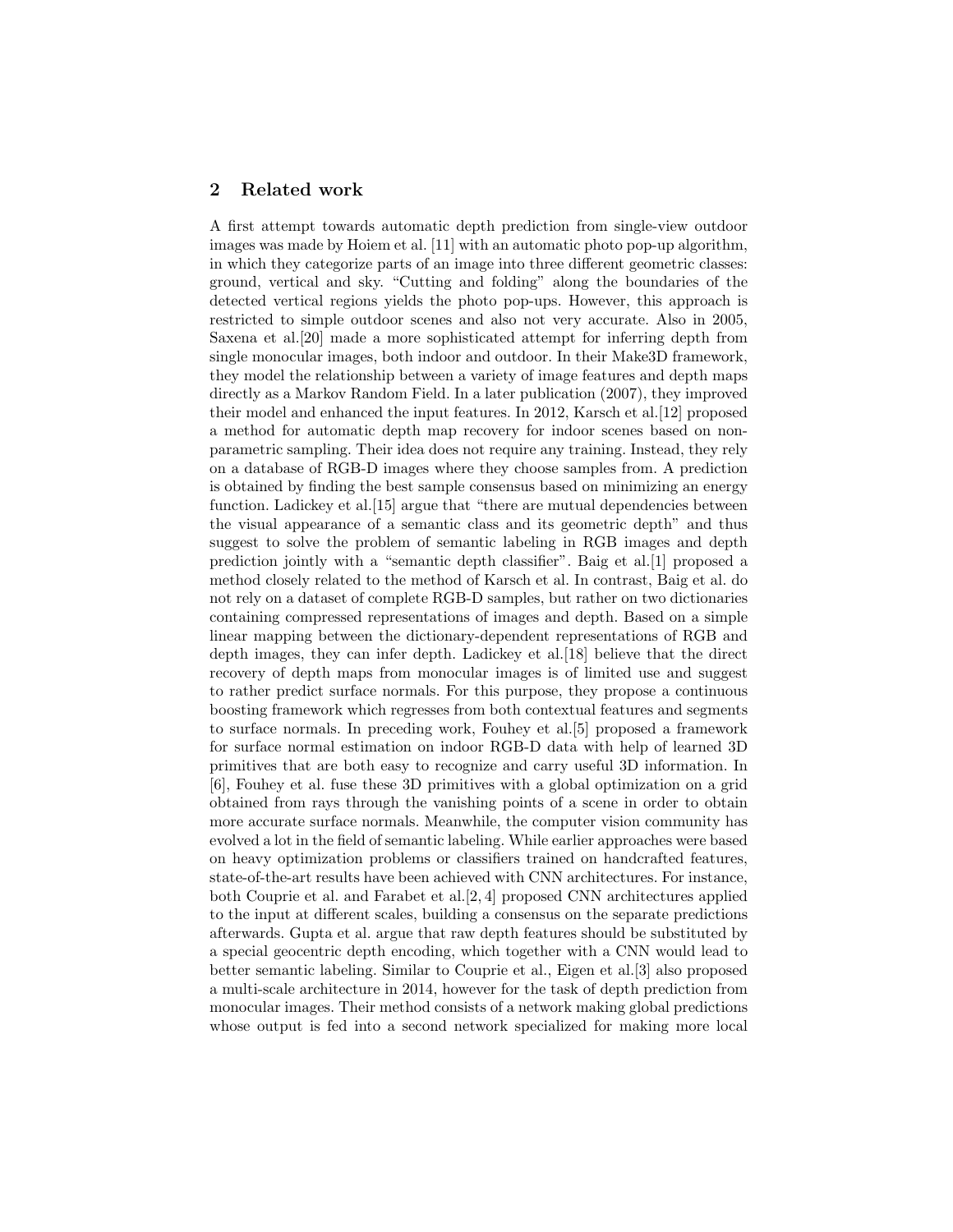predictions, in combination with a special scale-invariant loss-function. This work can be considered the predecessor of the outperforming architecture presented in this report.

# 3 Convolutional Neural Networks

Deep CNNs have first been introduced in 1998 by LeCun et al.[16] for document recognition and since then have set the state-of-the-art in many fields. Just recently they also set the state of the art in various computer vision tasks such as image classification [14], object detection [7] or stereo matching [28]. CNNs enhance the concept of neural networks by so called convolutional layers, and sometimes by pooling layers for subsampling. In contrast to ordinary neural networks, where each neuron is fully connected to all neurons of the previous layer, convolutional layers introduce a sparse, more local connectivity, which allows for deeper architectures and faster training. The term "convolutional" is coined by the fact that the learned weights of these sparse connections can be considered the coefficients of filters subject to convolution operations. This convolutional property renders CNNs particularly suited for computer vision tasks.

# 4 The Contribution

Eigen and Fergus propose a single, versatile, multi-scale CNN architecture which can be adapted to different tasks with minor modifications. A trained model starts off with a coarse, global prediction from the entire input image and then progressively makes local refinements of the predictions at successive scales.

#### 4.1 Architecture

The proposed architecture (Fig. 4.1) consists of overall 3 different scale networks which progressively refine predictions based on the original input and the predictions from the previous scale. When feeding the models with an input image at the size of 320x240px, at the last scale an output at approximately half the input size is returned.

Scale 1 is an AlexNet [14] network which is used to compute multiple feature maps based on the entire image field of view. There are multiple convolution and pooling blocks which extract features and consecutively reduce the input size, as well as two fully connected (FC) layers at the end. The last FC layer outputs 64 feature vectors which are reshaped to the size of 19x14, which is approx. 1/16 of the input size.

Scale 2 is intended to do mid-level predictions. The original input image is first convolved and pooled with  $32x9x9$  filters, which leads to  $32$  feature maps with a size of 74x55. These feature maps are augmented with the up-sampled 64 feature maps from scale 1, leading to total 96x74x55 feature maps. The remaining layers of this scale are fully convolutional, such that the output is of the resolution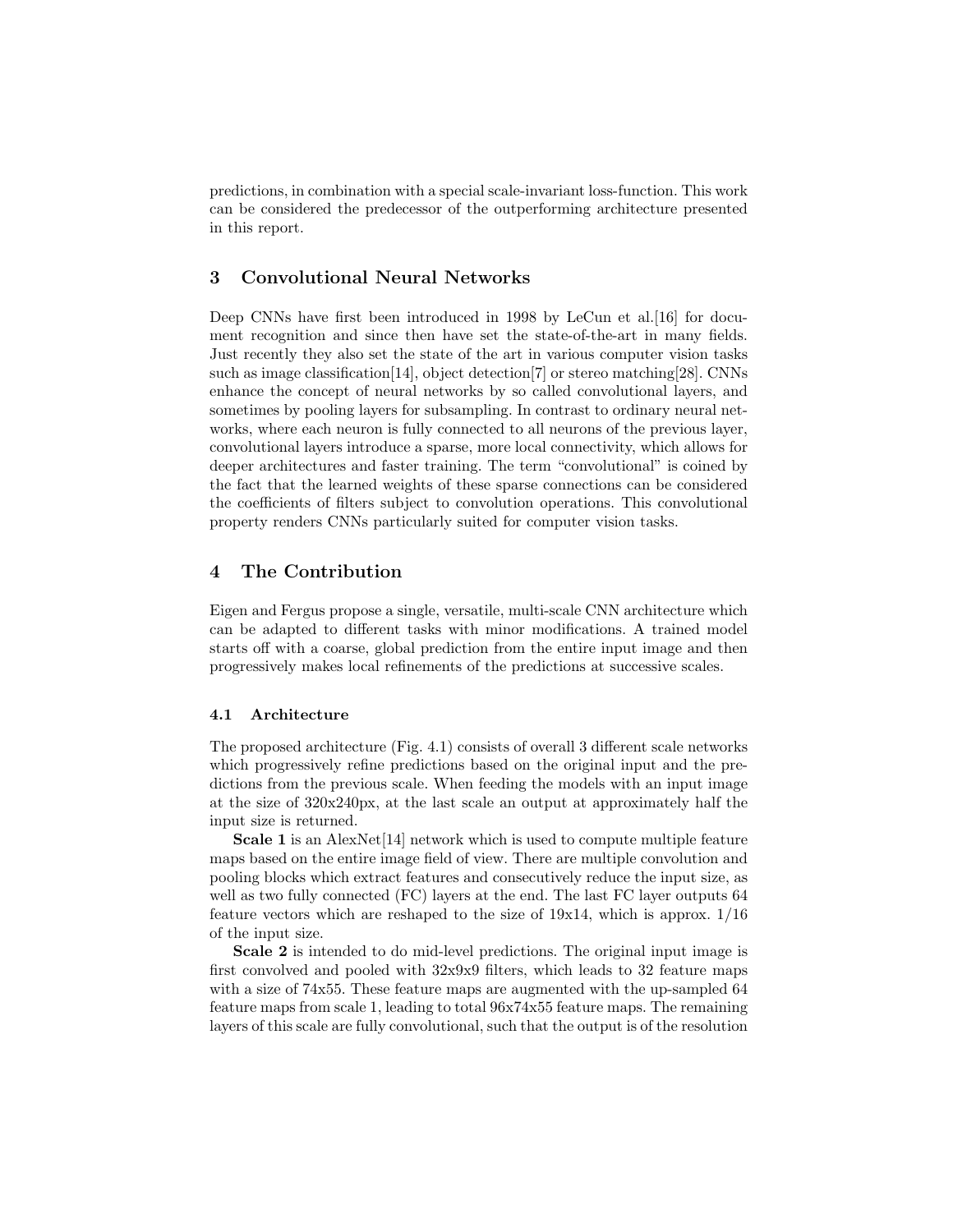

Fig. 1. Illustration of the multi-scale CNN architecture proposed by Eigen and Fergus

74x55xC. The number of output channels C of the prediction depends on the task and can be adjusted, of course.

Scale 3 acts similar to scale 2. The input image is again first convolved and pooled with 32x9x9 filters, but at a lower stride. This results in feature maps at the size of 147x109px, which are again augmented with the up-sampled output from scale 2. The resulting feature maps are subject to several more convolutions. The final output is of the size of 147x109xC, where C is the number of channels, respectively.

What renders this architecture "generic" is the fact that in order to adapt it to different tasks, simply the loss function has to be exchanged and a few parameters have to be tweaked.

### 4.2 Depth Prediction

The goal of the depth prediction task is to infer the absolute depth of each pixel in an RGB image. For this task, the authors set  $C = 1$  and train the model with the following elementwise loss:

$$
L_{depth}(D, D^*) = \frac{1}{n} \sum_{i} d_i^2 - \underbrace{\frac{1}{2n^2} (\sum_{i} d_i)^2}_{-\frac{1}{2n^2} \sum_{i} d_i^2 - \frac{1}{n^2} \sum_{i \neq j} d_i d_j} + \frac{1}{n} \sum_{i} [(\nabla_x d_i)^2 + (\nabla_y d_i)^2]
$$
\n(1)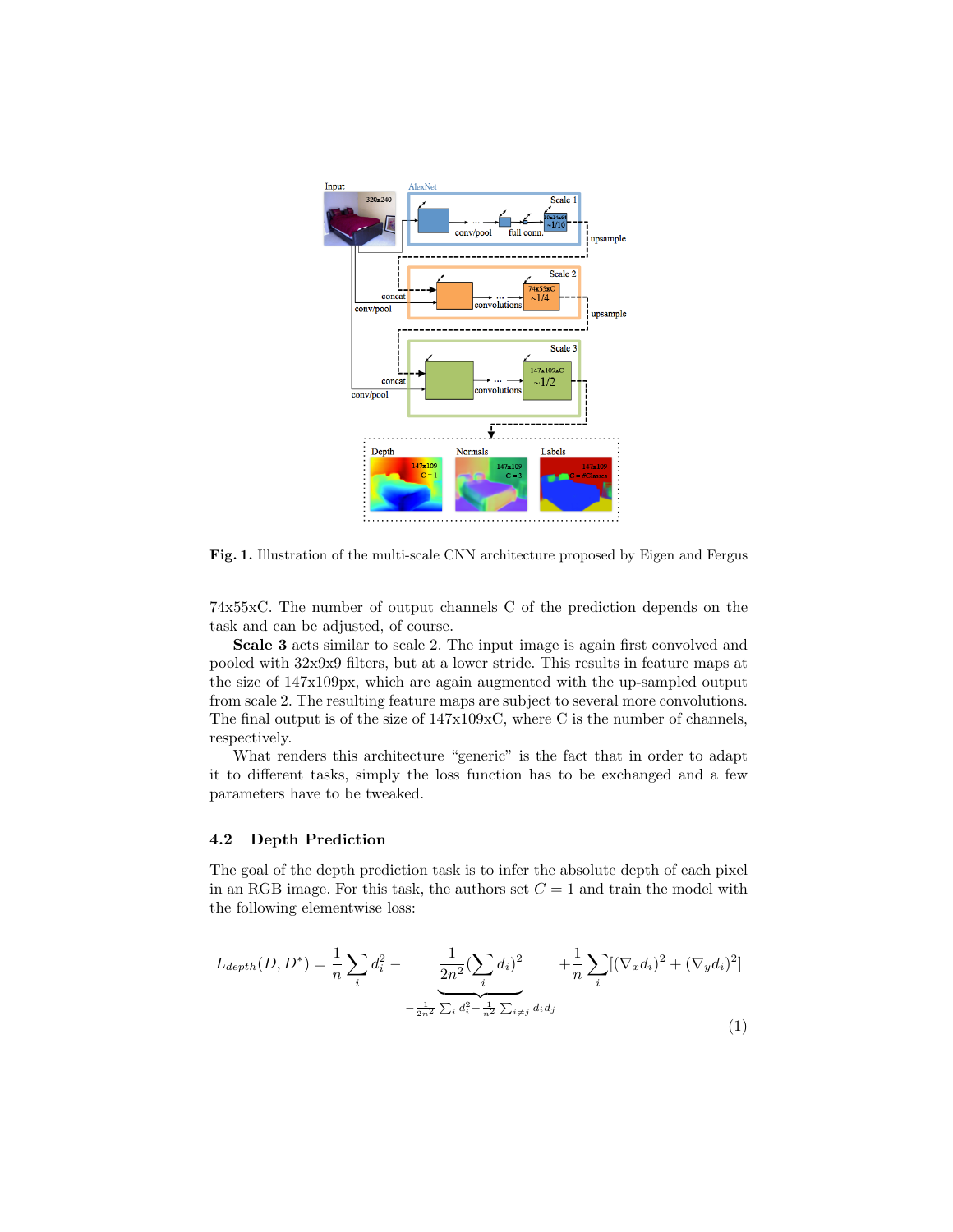, where  $d_i = log(\frac{D}{D^*})$  with D being the predicted and  $D^*$  being the ground truth depth map. The first term is the l2-error which is to be minimized. In order to see the impact of the second term more clearly, it has to be split up. The split yields a second order l2-error term which will dampen the actual l2-error. The second term of the split can be considered a scale consistency penalizer: it will impose a heavy penalization on the loss if  $d_i$  and  $d_j$ , i.e. two different relative pixel-errors being compared, have different signs, i.e. when one pixel is in front of its corresponding groundtruth pixel and the other one is behind. On the other hand, it awards the loss when both pixels being compared have the same sign, i.e. are consistent in scale. The third term of the loss enforces a spatial consistency and tries to preserve local structures by matching edges of predictions and groundtruth.

#### 4.3 Surface Normals Prediction

The goal of the surface normals task is to predict a 3-component vector at each pixel of an image, i.e. its x,y and z components. For this task, the authors propose a simple loss function based on the dot produt of the predicted and the groundtruth normal vector:

$$
L_{normals}(N, N^*) = -\frac{1}{n} \sum_{i} N_i \cdot N_i^* = -\frac{1}{n} N \cdot N^* \tag{2}
$$

In fact, the elementwise loss compares the directions of the predicted to the corresponding groundtruth normal. Notably, for this task the authors set  $C = 3$ .

#### 4.4 Semantic Labeling

For semantic labeling, i.e. predicting a class label for each pixel in an image, the authors make use of a standard softmax-classifier in conjunction with the cross-entropy loss. The latter plays nicely together with the softmax activation since it prevents vanishing gradients in sigmoid activations that originally would lead to a dramatic training slow down.

$$
L_{semantic}(C, C^*) = -\frac{1}{n} \sum_{i} C_i^* \log(C_i)
$$
\n(3)

$$
C_i = \frac{\exp z_i}{\sum_c \exp z_{i,c}}\tag{4}
$$

For the semantic labeling task, the authors make some changes to the architecture. At first, the input of scale 2 and 3 is augmented with groundtruth depth and normals for these experiments. However, Eigen and Fergus do not simply convolve all input channels together with a single set of filters, but apply a different set of 32x9x9 filters for each input type separately. This way, independence of the resulting feature maps is enforced which improved performance according to the authors. Further, they adjust the C parameter such that the number of output channels equals the number of class labels.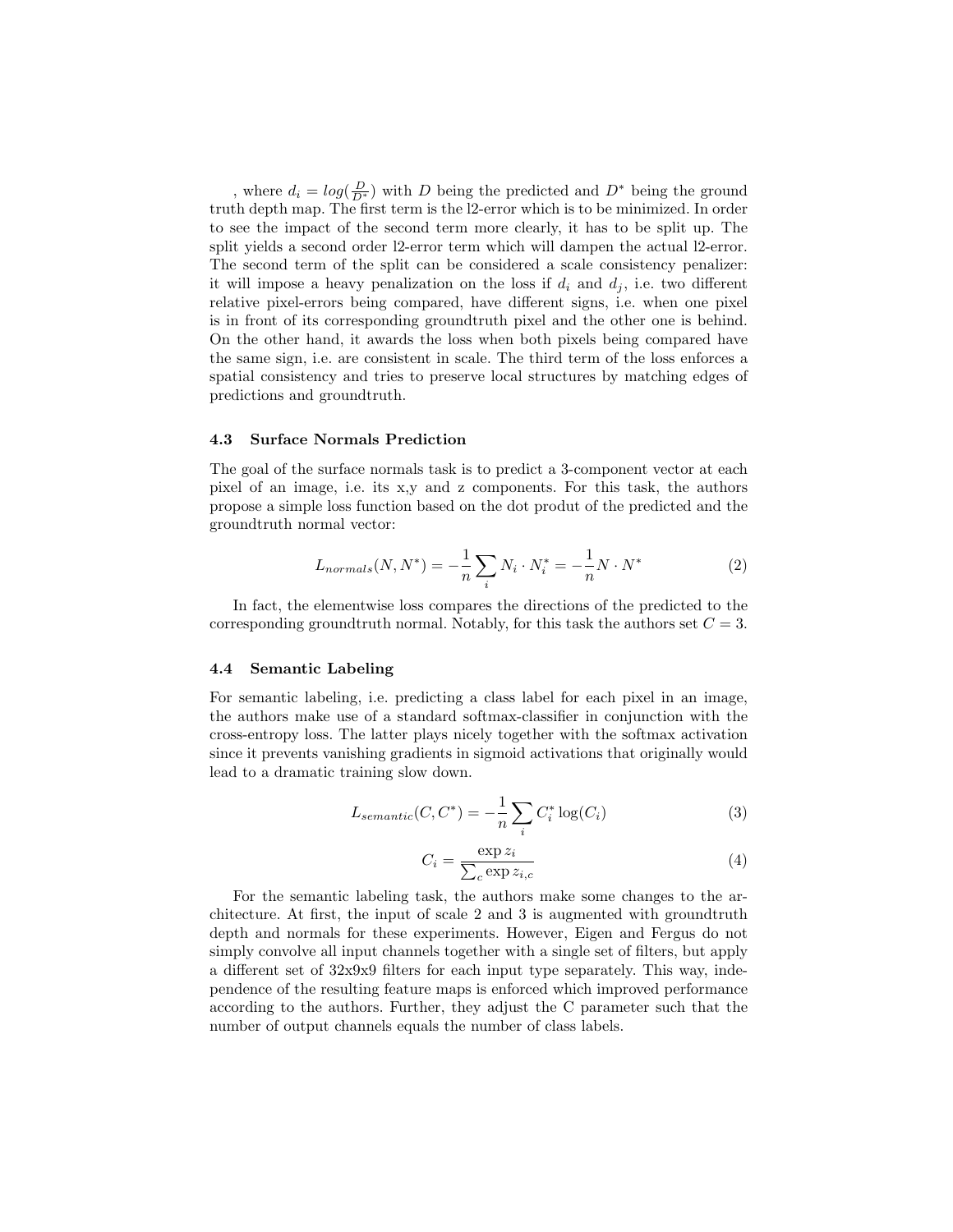#### 4.5 Training and Datasets

Eigen and Fergus conduct their experiments on two datasets. They run the experiments on the NYUDepth v2 dataset [22], consisting of heavily cluttered indoor scenes, for all tasks. Additionally, and only for the semantic labeling task, they also experiment with the SiftFlow dataset of land- and cityscapes[17]. In order to train a model for one of the tasks, they first extract training data from the respective dataset and perform the standard data augmentation, i.e. translation, scaling, in-plane rotations and more to increase the number of training samples. For all of the tasks, the convolutional layers of scale 1 are initialized from ImageNet trained weights to speed up convergence. The weights of all other layers are initialized randomly. Afterwards, they train the models in two phases. In phase 1, they attach the respective loss function to scale 2 and train both scale 1 and 2 jointly using SGD[14] from 5M samples. Recall that scale 1 yields 64 different feature maps rather than an actual prediction, hence the loss is attached to scale 2 right away. In phase 2, the trained weights and parameters of scale 1 and 2 are fixed, and the loss function is attached to scale 3. Then, they train the weights of scale 3, again on 5M samples. Notably, Eigen and Fergus do not train scale 3 using the entire input images as it is computationally heavy. Instead, they use random crops of size 74x55 of both the up sampled scale 2 output and original input data, which leads to a 3x training speed up.

## 4.6 Experiments

For all three tasks, Eigen and Fergus employ the NYUDepth dataset for training and testing. They train their models using the official train/test split<sup>1</sup> of the dataset and test on 654 images.

In their experiments on depth prediction, they originally compare the performance of their model to the methods from Karsch[12], Baig[1] and their own predecessor[3] by various metrics(Table 4.6). However, all of these methods have only one metric in common, which is the RMSE metric. Based on this metric, Eigen and Fergus show a significant relative improvement compared to their predecessor two-scale method of 14%, and compared to Baig et al. they even measure a relative improvement of 32%. This shows how adding a third scale to the network increases performance.

In their experiment on surface normal prediction, they compare to two different methods proposed by Fouhey et al.[5, 6], and to Ladickey et al.[18] in terms of the mean angle distance(mean of the cosine similarity), median angle distance(median cosine similarity) and the percentage of normals being less than 11.25% different from groundtruth(Table 2). In fact, they conduct different experiments with different groundtruth data. This is due to the fact that the NYUDepth dataset does not have groundtruth normals, instead these can be computed from depth data with different algorithms. The groundtruth for

 $^{\rm 1}$  http://cs.nyu.edu/~silberman/projects/indoor\_scene\_seg\_sup.html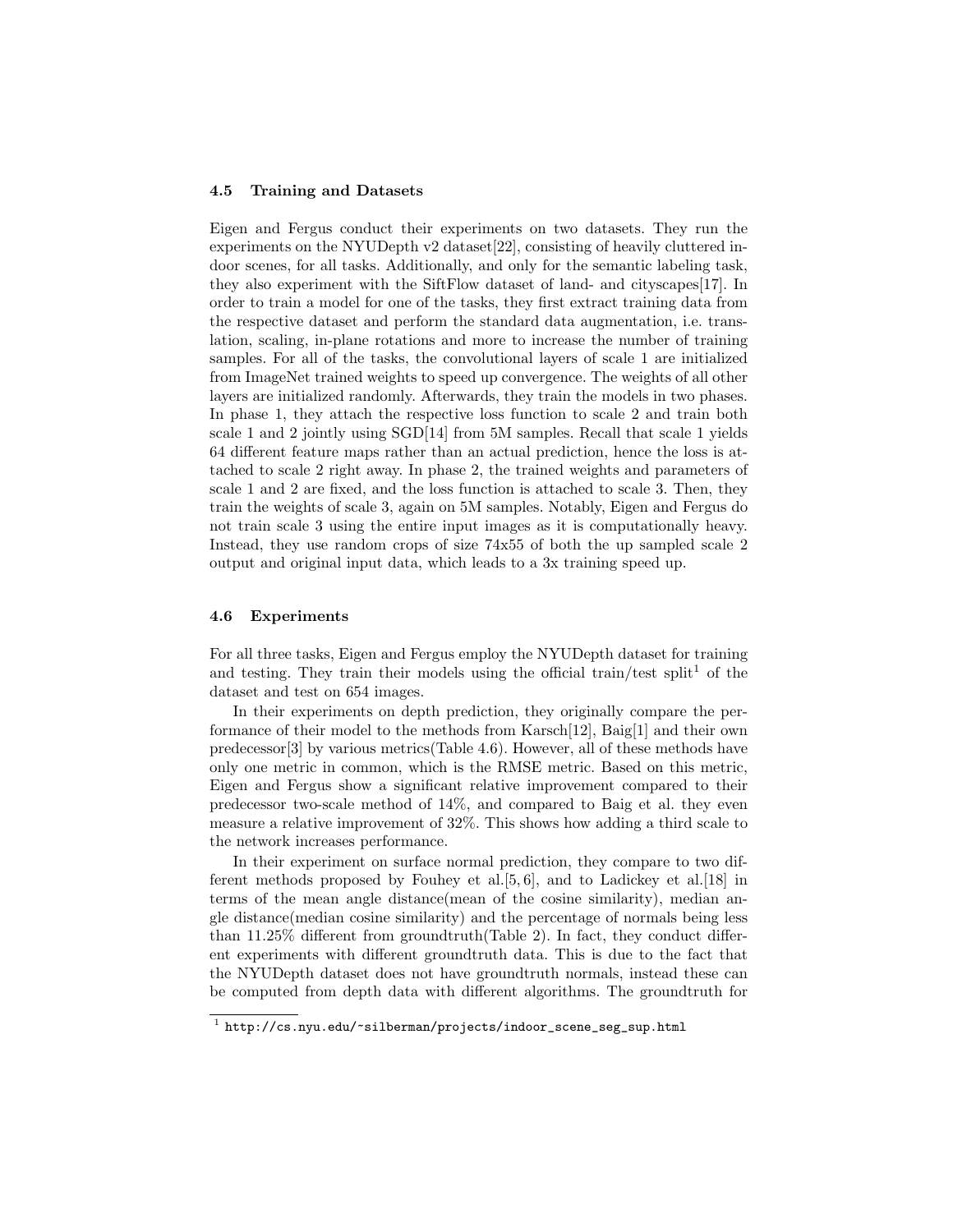Table 1. Comparison of depth prediction performance of the presented method vs other methods in terms of the RMSE

| Metric   | Karsch[12] Baig[1] Eigen[3] This |     |       |       |
|----------|----------------------------------|-----|-------|-------|
| RMSE 1.2 |                                  | 1.0 | 0.877 | 0.753 |

Table 2. Surface normal prediction performance comparison in terms of the mean and median angle distance as well as the percentage of normals that are within than 11.25% compared to groundtruth

| Metric                  | Ladickey[18] Fouhey[5] Fouhey[6] This |      |      |      |
|-------------------------|---------------------------------------|------|------|------|
| Mean Angle Distance     | 32.5                                  | 34.2 | 35.1 | 23.1 |
| Median Angle Distance   | 22.3                                  | 30.0 | 19.2 | 15.1 |
| % Within 11.25° Degrees | 27.4                                  | 18.5 | 37.6 | 39.4 |

Table 3. Semantic labeling performance comparison in terms of the pixel accuracy for 4, 13 and 40 classes on the NYUDepth v2 dataset

| Classes |      |      |      | Couprie <sup>[2]</sup> Khan <sup>[13]</sup> Gupta 13 <sup>[9]</sup> Gupta 14 <sup>[8]</sup> This |      |
|---------|------|------|------|--------------------------------------------------------------------------------------------------|------|
| 4       | 64.5 | 69.2 | 78.0 | $\overline{\phantom{0}}$                                                                         | 80.6 |
| 13      | 52.4 | 58.3 | ٠    | $\overline{\phantom{0}}$                                                                         | 70.5 |
| 40      | 64.5 | 69.2 | 59.1 | 60.3                                                                                             | 62.9 |

results in table 2 has been obtained according to [5]. However, Eigen and Fergus beat the other methods in all the mentioned metrics and on all different groundtruth datasets.

For semantic labeling, they perform experiments on two different datasets: the NYUDepth dataset of indoor RGB-D data, and the SiftFlow dataset of outdoor land- and cityscapes. On the NYUDepth dataset they train different models for predicting 4 classes, 13 classes and 40 classes(Table 3). In succession, they compare to many other methods in terms of the pixel accuracy, the per-class pixel accuracy, the Jaccard Index and the mean pixel-frequency weighted Jaccard Index. Again, the multi-scale CNN significantly beats all the other methods, except for the 40 class task. In the latter, their model is at least competitive to Gupta et al. 2014.

Eigen and Fergus also train models on the SiftFlow dataset, showing that the network can deal with different data. However, this is beyond the scope of this report. For the SiftFlow results as well as a visualization of predicted depth, normals and semantic labels, the interested reader is referred to the original paper.

In addition to these experiments, the authors also investigate how each scale contributes to the overall performance by training models consisting only of a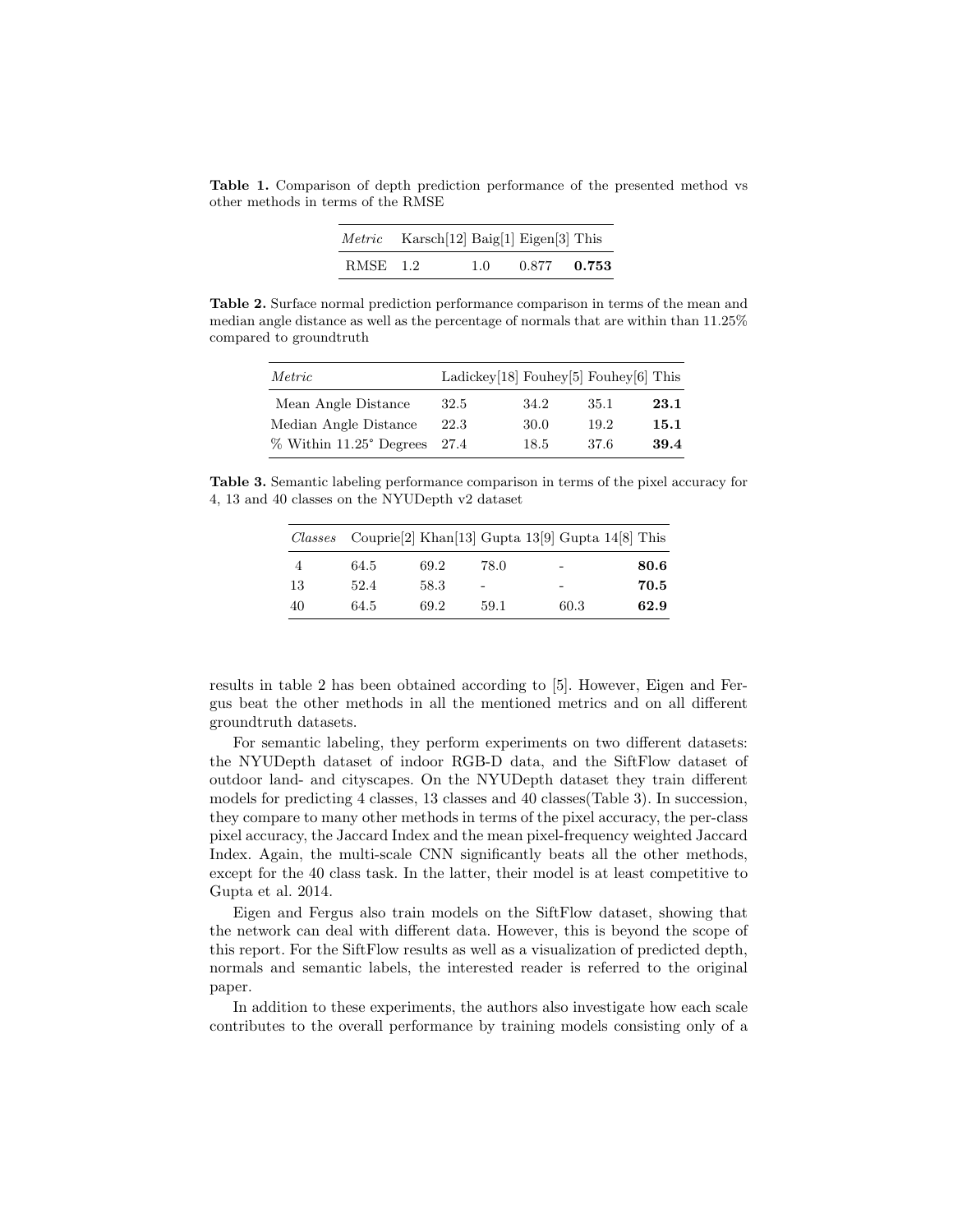particular scale or a combination of scales. As a result, progressive improvements are experienced as more scales are added, which justifies the choice of the multi-scale architecture. Notably, for the depth and normals task, scale 1 makes the largest contribution. For the semantic labeling task it is scale 2, since groundtruth depth and normals are added at this scale which take precedence over the predicted features from scale 1. This circumstance is in fact examined in additional experiments, where the authors investigate the importance of adding groundtruth depth and normals to the network input. As a baseline, they do both training and prediction with a scale 2 only model on RGB data. When they add scale 1, they notice a small improvement. When they add groundtruth depth and normals to the scale 2 and 3 input, they notice a considerable improvement. Further, they also replace the groundtruth depth and normals with predicted depth normals and compare the performance. Doing so, they notice that the model performs much like the RGB-only two-scale model. This shows that scale 1 itself is capable of extracting enough depth and normals information on its own. Indeed, the coarse scale 1 network is very important for predictions from pure RGB data in all tasks.

## 5 ICCV 2015

In the meantime, Eigen and Fergus improved their architecture and submitted a revised version of their paper to ICCV 2015. They replaced the scale 1 AlexNet by the ImageNet-winning VGG-Net[23] architecture which has a larger receptive field size. With this modification, they, for instance, were able to improve the RMSE of the depth prediction task by 14% compared to their arXiv 2014 model. Furthermore, they also ran experiments on the PASCAL VOC dataset in order to be able to compare to other methods which had meanwhile been proposed for the three vision tasks. Finally, they were also able to successfully combine the depth and normals prediction task into a single network which shares scale 1 and allows for prediction of depth and normals in parallel, including a 1.6x training speed up.

## 6 Conclusion

In conclusion, Eigen and Fergus made a very valuable contribution to the computer vision community with a single, multi-scale CNN architecture that can easily be adapted to different tasks by formulating an appropriate loss function and adjusting a few parameters. They justify the choice of their architecture by setting the state-of-the-art for three different vision tasks. Notably, their method does not require any pre- or postprocessing, i.e. the models can be trained endto-end, and it operates in realtime (30Hz) on a GPU. In future work they aim to use sparsely labeled data for faster training and suggest to also apply their method to other tasks such as instance labeling.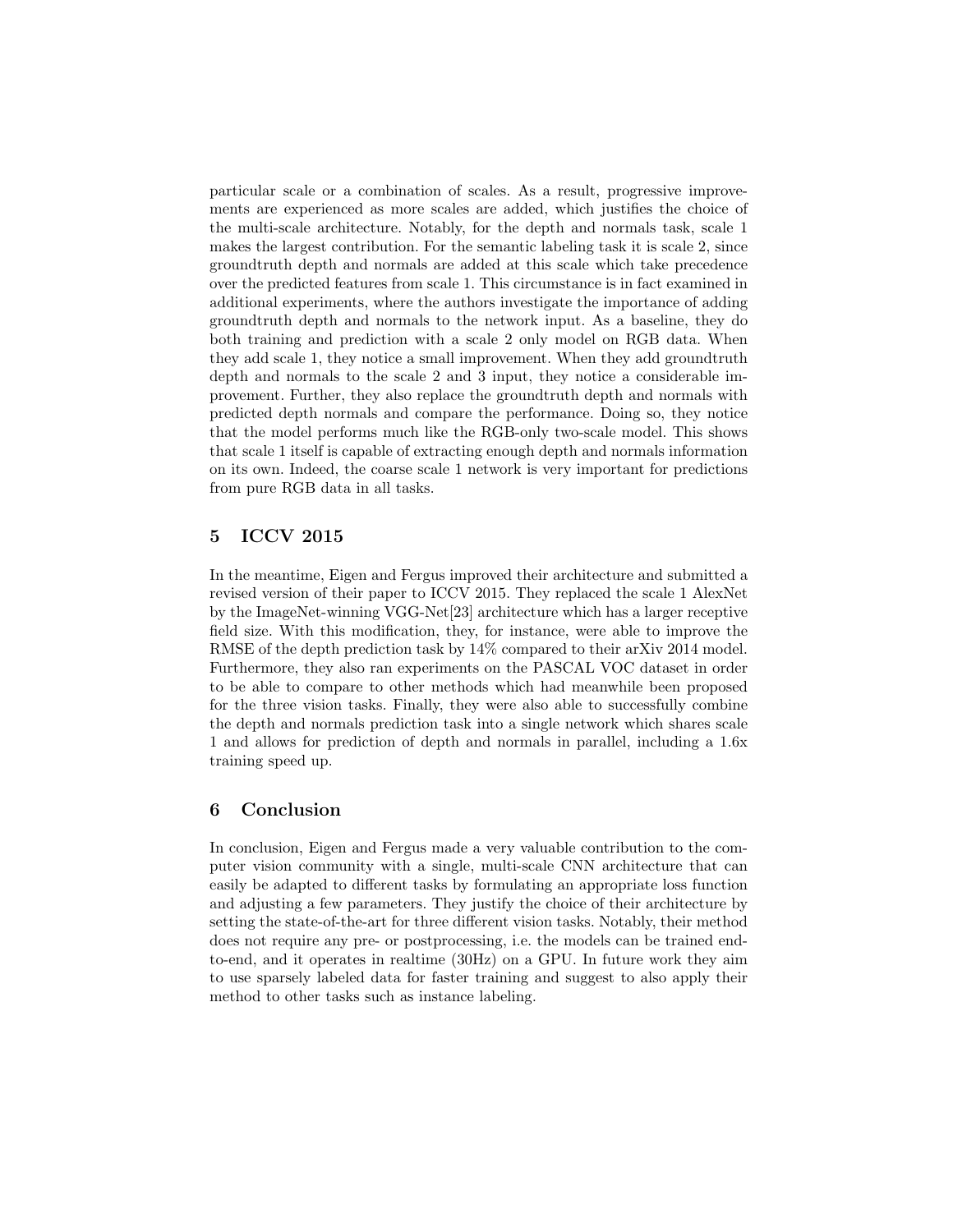## References

- 1. Mohammad Haris Baig, Vignesh Jagadeesh, Robinson Piramuthu, Arpit Bhardwaj, Wei Di, and Neel Sundaresan. Im2depth: Scalable exemplar based depth transfer. In Applications of Computer Vision (WACV), 2014 IEEE Winter Conference on, pages 145–152. IEEE, 2014.
- 2. Camille Couprie, Clément Farabet, Laurent Najman, and Yann LeCun. Indoor semantic segmentation using depth information.  $arXiv$  preprint  $arXiv:1301.3572$ , 2013.
- 3. David Eigen, Christian Puhrsch, and Rob Fergus. Depth map prediction from a single image using a multi-scale deep network. In Advances in Neural Information Processing Systems, pages 2366–2374, 2014.
- 4. Clement Farabet, Camille Couprie, Laurent Najman, and Yann LeCun. Scene parsing with multiscale feature learning, purity trees, and optimal covers. arXiv preprint arXiv:1202.2160, 2012.
- 5. David F Fouhey, Arpan Gupta, and Martial Hebert. Data-driven 3d primitives for single image understanding. In Computer Vision (ICCV), 2013 IEEE International Conference on, pages 3392–3399. IEEE, 2013.
- 6. David Ford Fouhey, Abhinav Gupta, and Martial Hebert. Unfolding an indoor origami world. In Computer Vision–ECCV 2014, pages 687–702. Springer, 2014.
- 7. Ross Girshick, Jeff Donahue, Trevor Darrell, and Jagannath Malik. Rich feature hierarchies for accurate object detection and semantic segmentation. In *Computer* Vision and Pattern Recognition (CVPR), 2014 IEEE Conference on, pages 580– 587. IEEE, 2014.
- 8. Saurabh Gupta, Ross Girshick, Pablo Arbeláez, and Jitendra Malik. Learning rich features from rgb-d images for object detection and segmentation. In Computer Vision–ECCV 2014, pages 345–360. Springer, 2014.
- 9. Swastik Gupta, Pablo Arbelaez, and Jagannath Malik. Perceptual organization and recognition of indoor scenes from rgb-d images. In Computer Vision and Pattern Recognition (CVPR), 2013 IEEE Conference on, pages 564–571. IEEE, 2013.
- 10. Alexander Hermans, Georgios Floros, and Bastian Leibe. Dense 3d semantic mapping of indoor scenes from rgb-d images. In Robotics and Automation (ICRA), 2014 IEEE International Conference on, pages 2631–2638. IEEE, 2014.
- 11. Derek Hoiem, Alexei A Efros, and Martial Hebert. Automatic photo pop-up. ACM Transactions on Graphics (TOG), 24(3):577–584, 2005.
- 12. Kevin Karsch, Ce Liu, and Sing Bing Kang. Depth extraction from video using nonparametric sampling. In Computer Vision–ECCV 2012, pages 775–788. Springer, 2012.
- 13. Salman Hameed Khan, Mohammed Bennamoun, Ferdous Sohel, and Roberto Togneri. Geometry driven semantic labeling of indoor scenes. In Computer Vision– ECCV 2014, pages 679–694. Springer, 2014.
- 14. Alex Krizhevsky, Ilya Sutskever, and Geoffrey E Hinton. Imagenet classification with deep convolutional neural networks. In Advances in neural information processing systems, pages 1097–1105, 2012.
- 15. Lubor Ladicky, Jianbo Shi, and Marc Pollefeys. Pulling things out of perspective. In Computer Vision and Pattern Recognition (CVPR), 2014 IEEE Conference on, pages 89–96. IEEE, 2014.
- 16. Yann LeCun, Léon Bottou, Yoshua Bengio, and Patrick Haffner. Gradient-based learning applied to document recognition. Proceedings of the IEEE, 86(11):2278– 2324, 1998.